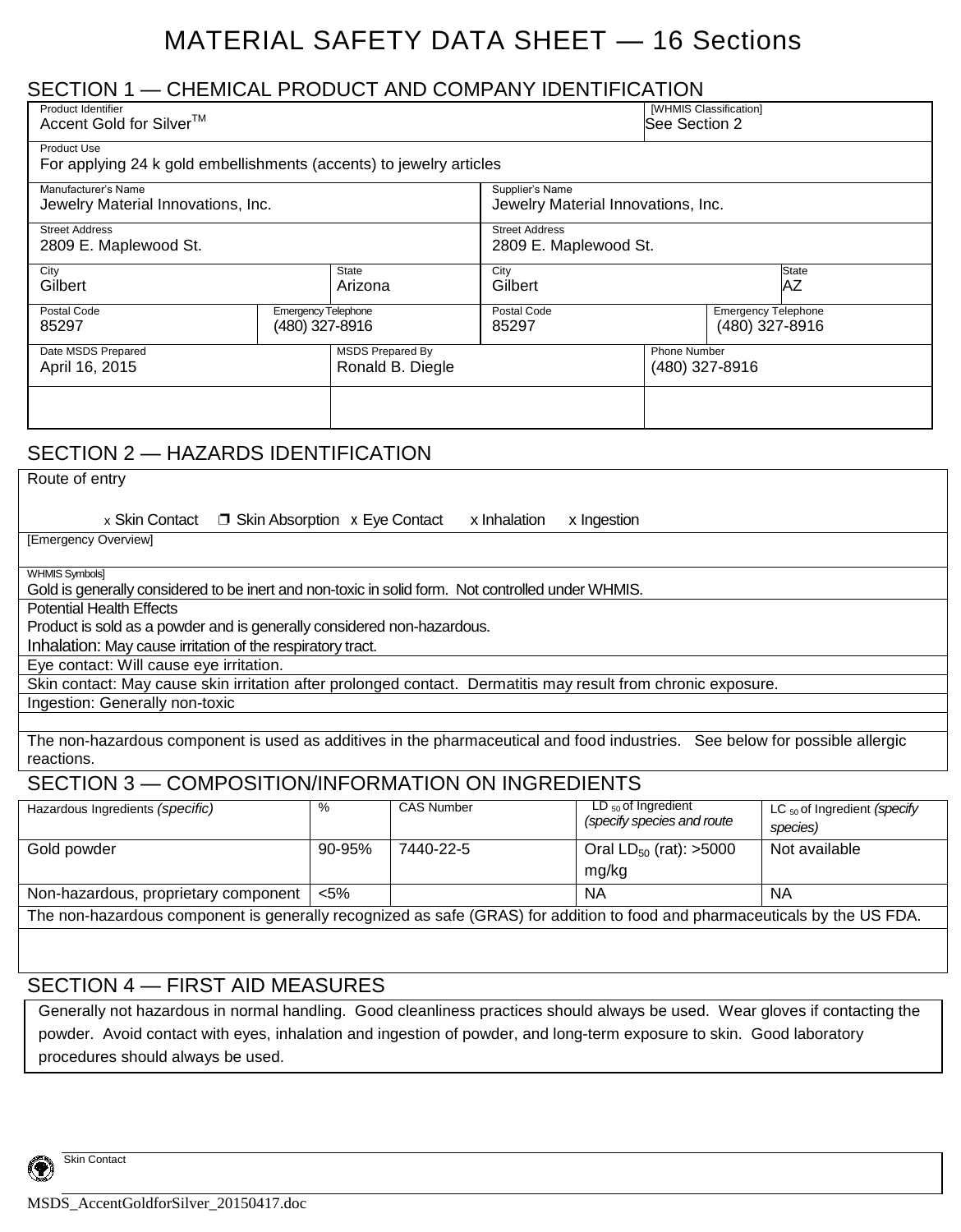Wash exposed area with soap and water. If irritation persists seek medical attention.

#### Eye Contact

Flush with plenty of water for at least 15 minutes, lifting lids occasionally. Seek immediate medical attention to ensure complete removal of powder particles.

Inhalation

Inhalation of dust may cause irritation of mucous membranes and respiratory tract. Remove to fresh air. Seek medical attention if symptoms persist after ceasing to inhale dust particles.

Ingestion

Obtain medical assistance at once.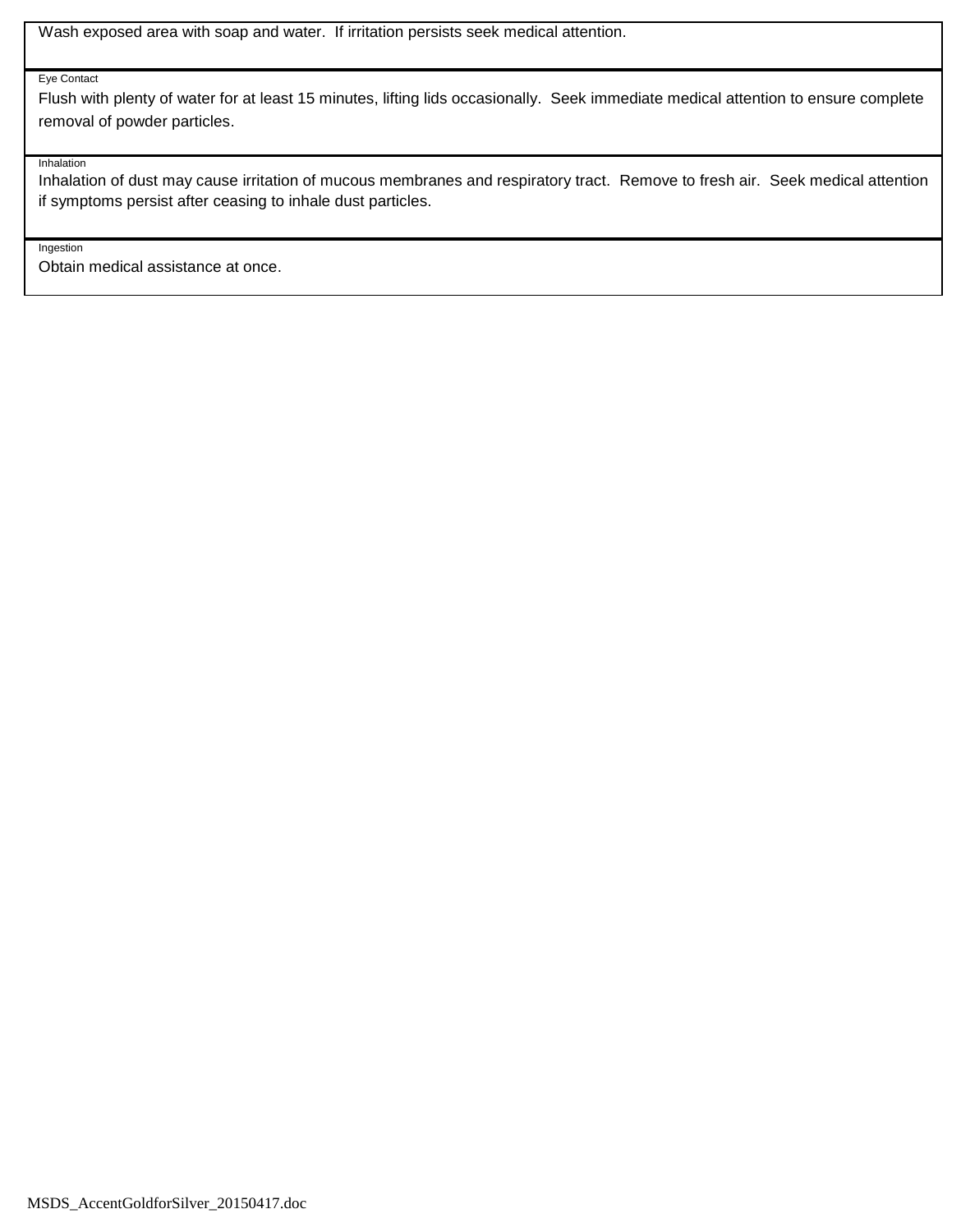# SECTION 5 — FIRE FIGHTING MEASURES

| Flammable                                                | If yes, under which conditions?        |                                                  |  |  |
|----------------------------------------------------------|----------------------------------------|--------------------------------------------------|--|--|
| $\Box$ Yes<br>X No                                       |                                        |                                                  |  |  |
| Means of Extinction<br>Not applicable                    |                                        |                                                  |  |  |
|                                                          |                                        |                                                  |  |  |
| Flashpoint (° C) and Method                              | Upper Flammable Limit (% by volume)    | Lower Flammable Limit (% by volume)              |  |  |
| Not flammable                                            | Unknown                                | Unknown                                          |  |  |
| Auto-ignition Temperature (°C)                           | Explosion Data - Sensitivity to Impact | Explosion Data - Sensitivity to Static Discharge |  |  |
| Will not auto-ignite in air.                             | Not sensitive                          | Not sensitive                                    |  |  |
| <b>Hazardous Combustion Products</b>                     |                                        |                                                  |  |  |
| Some metallic oxides and chlorides                       |                                        |                                                  |  |  |
| [NFPA]<br>Scale = $0-4$ : HEALTH=1 FIRE=0 REACTIVITY = 0 |                                        |                                                  |  |  |
|                                                          |                                        |                                                  |  |  |

## SECTION 6 — ACCIDENTAL RELEASE MEASURES

#### Leak and Spill Procedures

Collect the powder without creating dust. Either return it to the container for reuse or dispose of it according to all applicable local, state, and federal regulatory guidelines. Clean area with soap and water.

### SECTION 7 — HANDLING AND STORAGE

Use gloves when handling the powder to avoid prolonged skin contact. Wash hands if they contact the powder, and avoid eye Handling Procedures and Equipmentcontact at all times with the powder. Avoid inhaling powder particles. Avoid eating, drinking, and smoking when handling the powder.

#### **Storage Requirements**

Г

Store in glass or plastic air-tight container. Preferably, store in original container.

# SECTION 8 — EXPOSURE CONTROL / PERSONAL PROTECTION

| <b>Exposure Limits</b>                                                                                                                 | X ACGIH TLV<br>Not applicable |                   |                              |          |                 |                        |  |
|----------------------------------------------------------------------------------------------------------------------------------------|-------------------------------|-------------------|------------------------------|----------|-----------------|------------------------|--|
|                                                                                                                                        |                               |                   | X OSHA PEL<br>Not Applicable |          |                 | $\Box$ Other (specify) |  |
| Specific Engineering Controls (such as ventilation,<br>enclosed process)<br>Exhaust ventilation is not required unless dust is created |                               |                   |                              |          |                 |                        |  |
| Eye protection: If dust will be generated, wear protective<br>goggles. Avoid generating dust.                                          |                               |                   |                              |          |                 |                        |  |
| Personal Protective Equipment X Gloves                                                                                                 |                               | $\Box$ Respirator | X Eye                        | Footwear | $\Box$ Clothing | $\Box$ Other           |  |
| If checked, please specify type<br>Gloves: Nitrile, latex or similar<br>Eyes: Protective goggles with side shields                     |                               |                   |                              |          |                 |                        |  |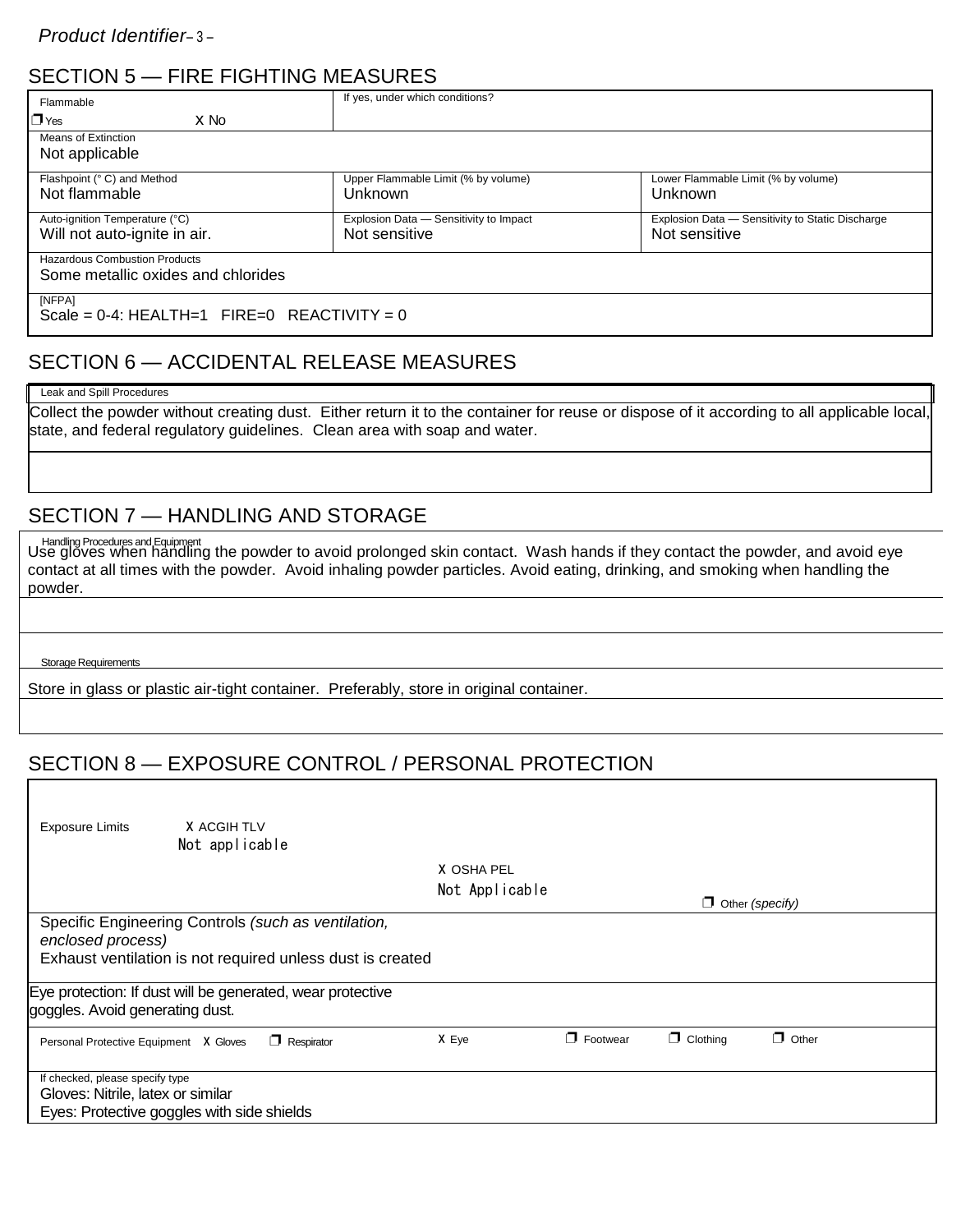### SECTION 9 — PHYSICAL AND CHEMICAL PROPERTIES

| <b>Physical State</b>                             | Odor and Appearance                   | Odor Threshold (ppm)                                                                                        |
|---------------------------------------------------|---------------------------------------|-------------------------------------------------------------------------------------------------------------|
| Powder                                            | Light brown. No odor.                 | Unknown                                                                                                     |
| <b>Specific Gravity</b>                           | Vapor Density (air = $1$ )            | Vapor Pressure (mmHq)                                                                                       |
| $(H2O=1) < 4$                                     | Unknown                               | Unknown                                                                                                     |
| <b>Evaporation Rate</b>                           | Boiling Point (° C)                   | Freezing Point (° C)                                                                                        |
| <b>Unknown</b>                                    | Unknown                               | Solid at room temperature                                                                                   |
| рH                                                | Coefficient of Water/Oil Distribution | [Solubility in Water]                                                                                       |
| Not applicable when dry. Nearly pH 7<br>when wet. | Unknown                               | Metal powders are insoluble, zinc<br>ammonium chloride is soluble, non-<br>hazardous components are soluble |

# SECTION 10 - STABILITY AND REACTIVITY

| <b>Chemical Stability</b>              | If no, under which conditions?                                                                                                  |
|----------------------------------------|---------------------------------------------------------------------------------------------------------------------------------|
| XYes                                   |                                                                                                                                 |
| This is a                              |                                                                                                                                 |
| stable                                 |                                                                                                                                 |
| material                               |                                                                                                                                 |
| Incompatibility with Other Substances  | If yes, which ones?                                                                                                             |
|                                        |                                                                                                                                 |
|                                        | Strong oxidizers, acids, ammonia, acetylene                                                                                     |
| XYes                                   |                                                                                                                                 |
| Reactivity, and under what conditions? |                                                                                                                                 |
|                                        | Reacts adversely with substances listed in "Incompatibility with Other Substances" section. Non-reactive in air and water. Does |
| not burn when heated in air.           |                                                                                                                                 |

Hazardous Decomposition Products None

# SECTION 11 — TOXICOLOGICAL INFORMATION

|                                                                                                                                                               | п.                                                       |  |  |  |
|---------------------------------------------------------------------------------------------------------------------------------------------------------------|----------------------------------------------------------|--|--|--|
| <b>Effects of Acute Exposure</b>                                                                                                                              |                                                          |  |  |  |
| Powder particles will cause irritation of eyes. Inhalation of powder particles may cause irritation of mucous membranes in the nose<br>and respiratory tract. |                                                          |  |  |  |
| Ingestion: Generally non-toxic.                                                                                                                               |                                                          |  |  |  |
| Effects of chronic exposure                                                                                                                                   |                                                          |  |  |  |
| <b>Unknown</b>                                                                                                                                                |                                                          |  |  |  |
| Irritancy of Product                                                                                                                                          |                                                          |  |  |  |
| Unknown                                                                                                                                                       |                                                          |  |  |  |
| Skin sensitization                                                                                                                                            | Respiratory sensitization                                |  |  |  |
| Prolonged exposure may cause skin irritation                                                                                                                  | Inhalation may cause irritation of the respiratory tract |  |  |  |
| Carcinogenicity-IARC                                                                                                                                          | Carcinogenicity - ACGIH                                  |  |  |  |
| Unknown                                                                                                                                                       | Unknown                                                  |  |  |  |
| Reproductive toxicity                                                                                                                                         | Teratogenicity                                           |  |  |  |
| Unknown                                                                                                                                                       | Unknown                                                  |  |  |  |
| Embrotoxicity                                                                                                                                                 | Mutagenicity                                             |  |  |  |
| Unknown                                                                                                                                                       | Unknown                                                  |  |  |  |
| Name of synergistic products/effects                                                                                                                          |                                                          |  |  |  |
| None suspected                                                                                                                                                |                                                          |  |  |  |

 $\blacksquare$